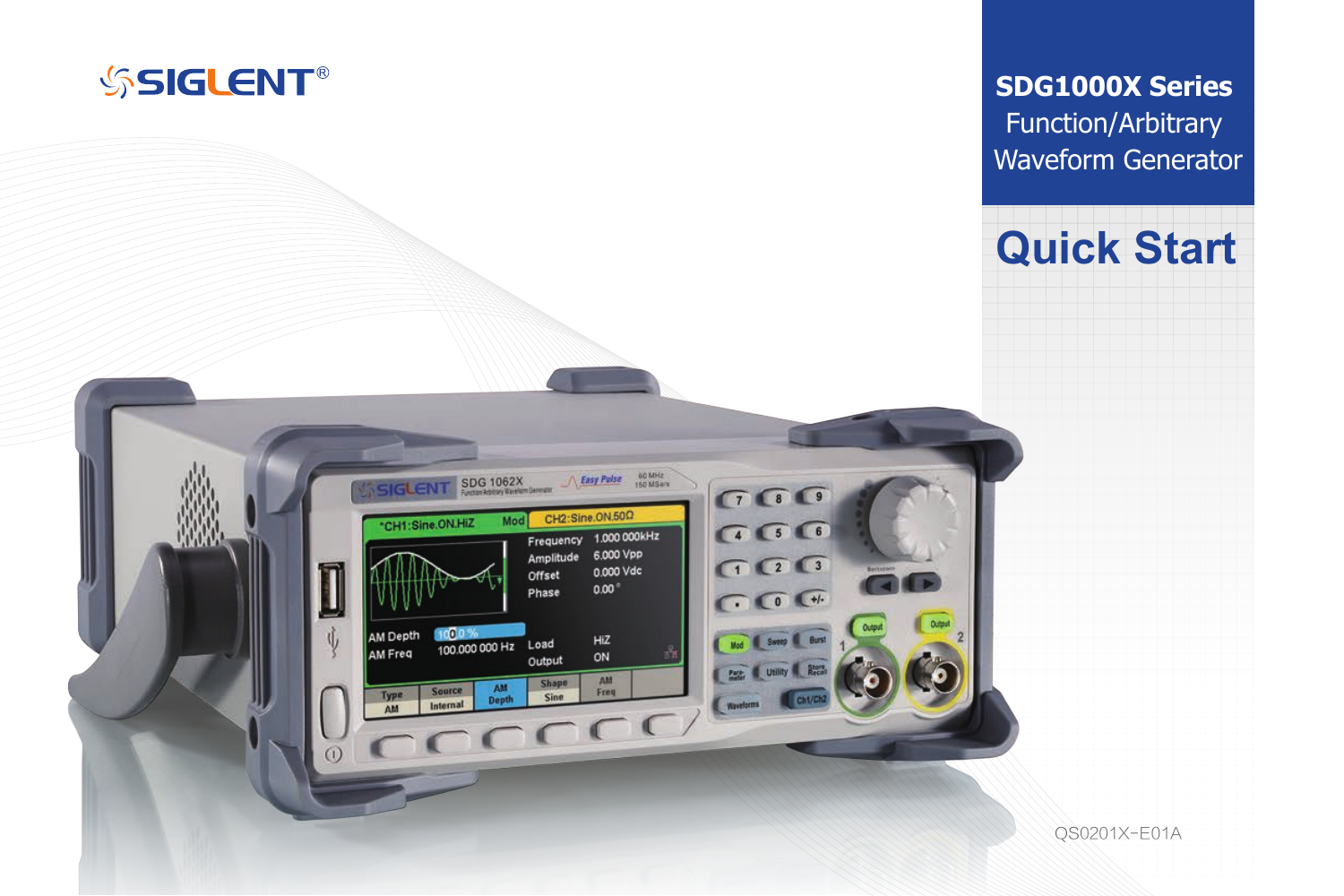# **Copyright**

- ©SIGLENT TECHNOLOGIES CO., LTD. All rights reserved.
- **Information in this publication replaces all previous corresponding material.**
- **SIGLENT** reserves the rights to change the specifications and the price.
- Contents of this manual are not allowed to be copied, extracted, or translated without the permission of Siglent Technologies.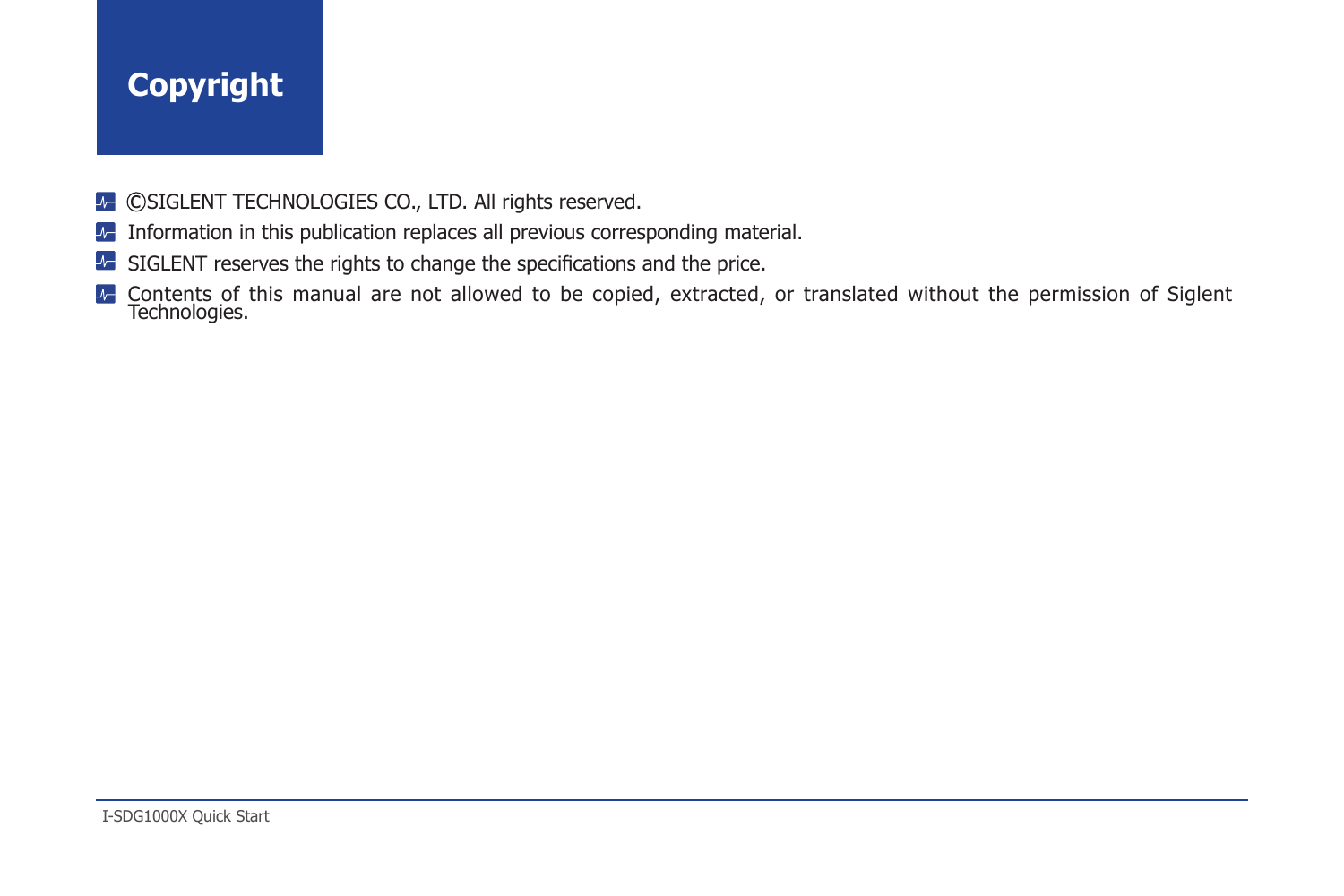# **General Safety Summary**

Carefully read the following safety precautions to avoid any personal injuries or damages to the instrument and any product connected to it. To avoid potential hazards, please use the instrument as specified.

### **Any service on this instrument should be performed by qualified repair personnel only.**

### **Avoid exposing this instrument to fire.**

### **Always use a proper power line voltage.**

Power this instrument only with the specified power line voltage approved by local regulations.

### **Ground the Instrument.**

The instrument is grounded through the protective ground conductor of the power line. To avoid electric shock, the ground conductor must be connected to the ground. Make certain the instrument is grounded correctly before connecting its input or output terminals.

### **Connect the signal wire correctly.**

The potential of the signal wire ground is equal to the earth potential, Remove do not connect the signal wire to a high voltage. Do not touch the exposed contacts or components.

#### **Observe all terminal ratings.**

To avoid fire or electric shock, please observe all ratings and labels on the instrument. Before connecting the instrument, please read the manual carefully to gain more information about the ratings.

**Do not operate** any instrument that is suspected of being defective.

If you suspect that the product is damaged, please have it checked by qualified technical personnel.

Avoid contact with exposed circuits or wires.

Do not touch exposed contacts or components when thethe instrument is powered on.

**Do not operate in wet/damp conditions.**

**Do not operate in an explosive atmosphere.**

**Keep the surface of the instrument clean and dry.**

### **Safety Terms and Symbols**

**Terms used on the instrument.** Terms may appear on the instrument:

**DANGER:** Indicates an injury or hazard that may immediately happen.

**WARNING:** Indicates an injury or hazard that may not immediately happen.

**CAUTION:** Indicates that a potential damage to the instrument or other property might occur.

**Symbols used on the instrument.** Symbols may appear on the instrument:

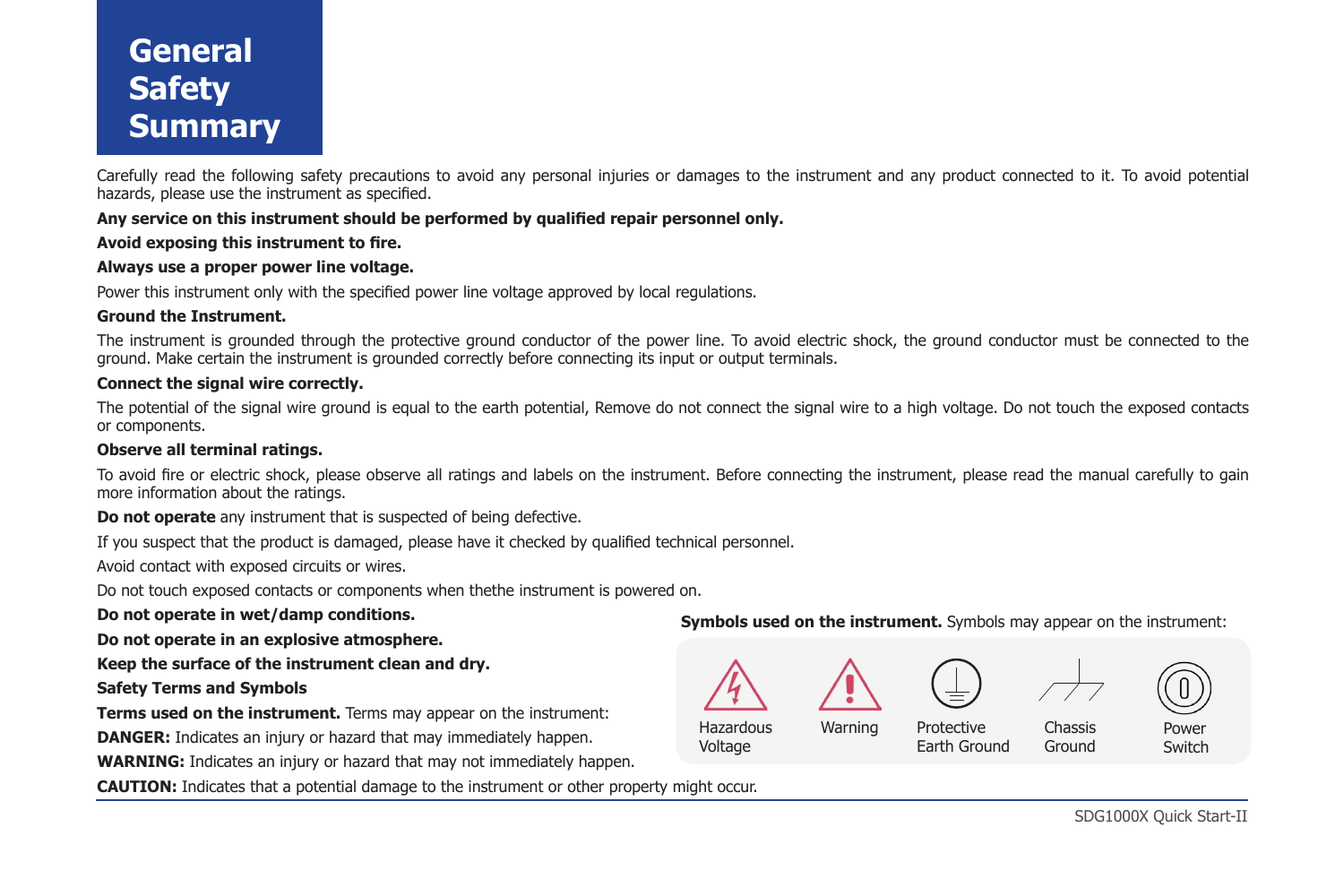# **Content**

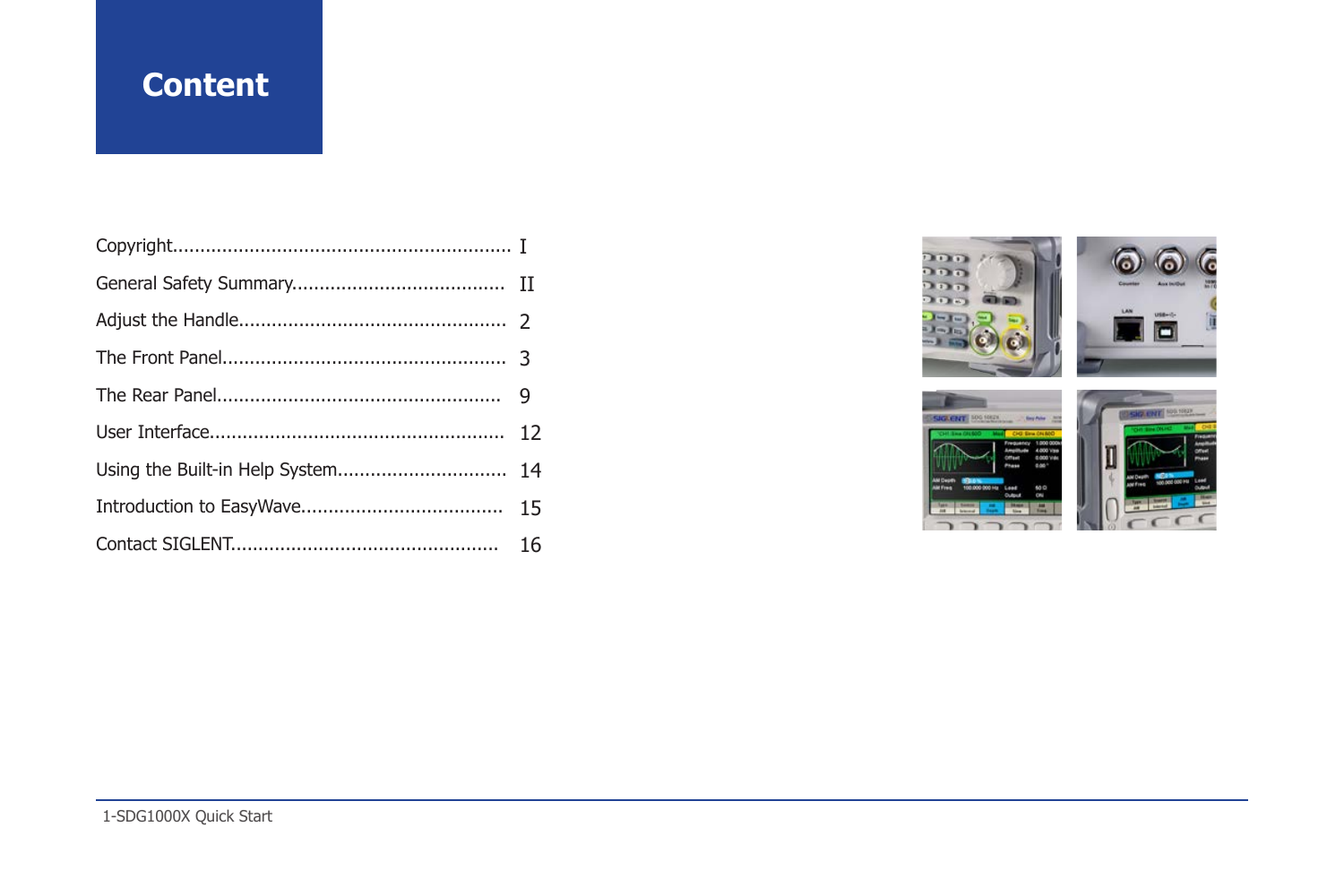# **Adjust the Handle**

When using the instrument, users can adjust the handle to a desired position for optimum use.





Figure 1 Adjust the Handle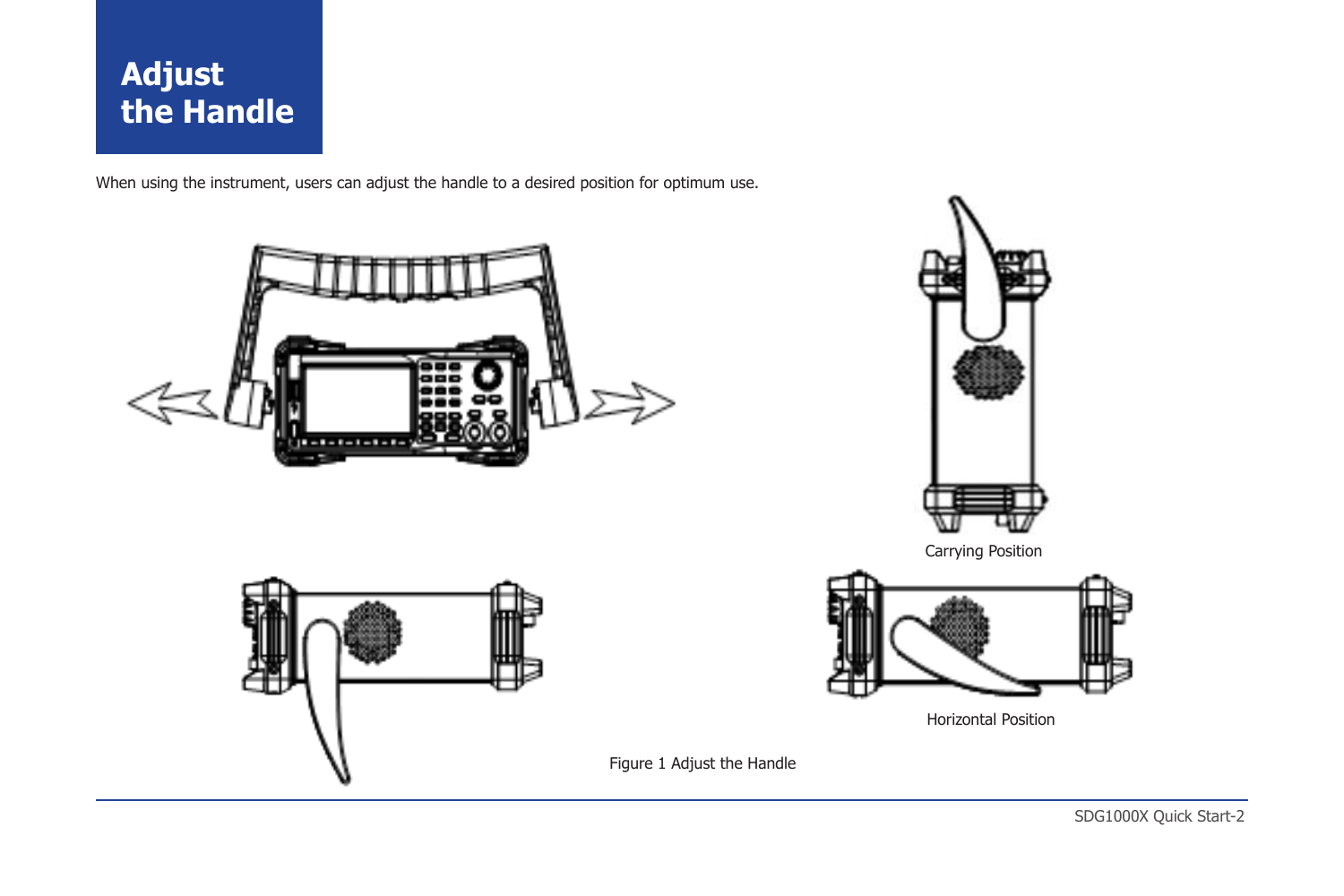# **The Front Panel**

The figure below shows the SDG1000X's front panel layout:



Figure 2 SDG1000X Front Panel

4. Numeric Keyboard

- 5. Knob
- 6. Arrow Keys

1. Power Switch 2. USB Host 3. User Interface

- 7. CH1/CH2 Control/ Output Port
- 8. Channel Select Key
- 9. Function Keys
- 10. Waveform Option Key
- 11. Menu Softkeys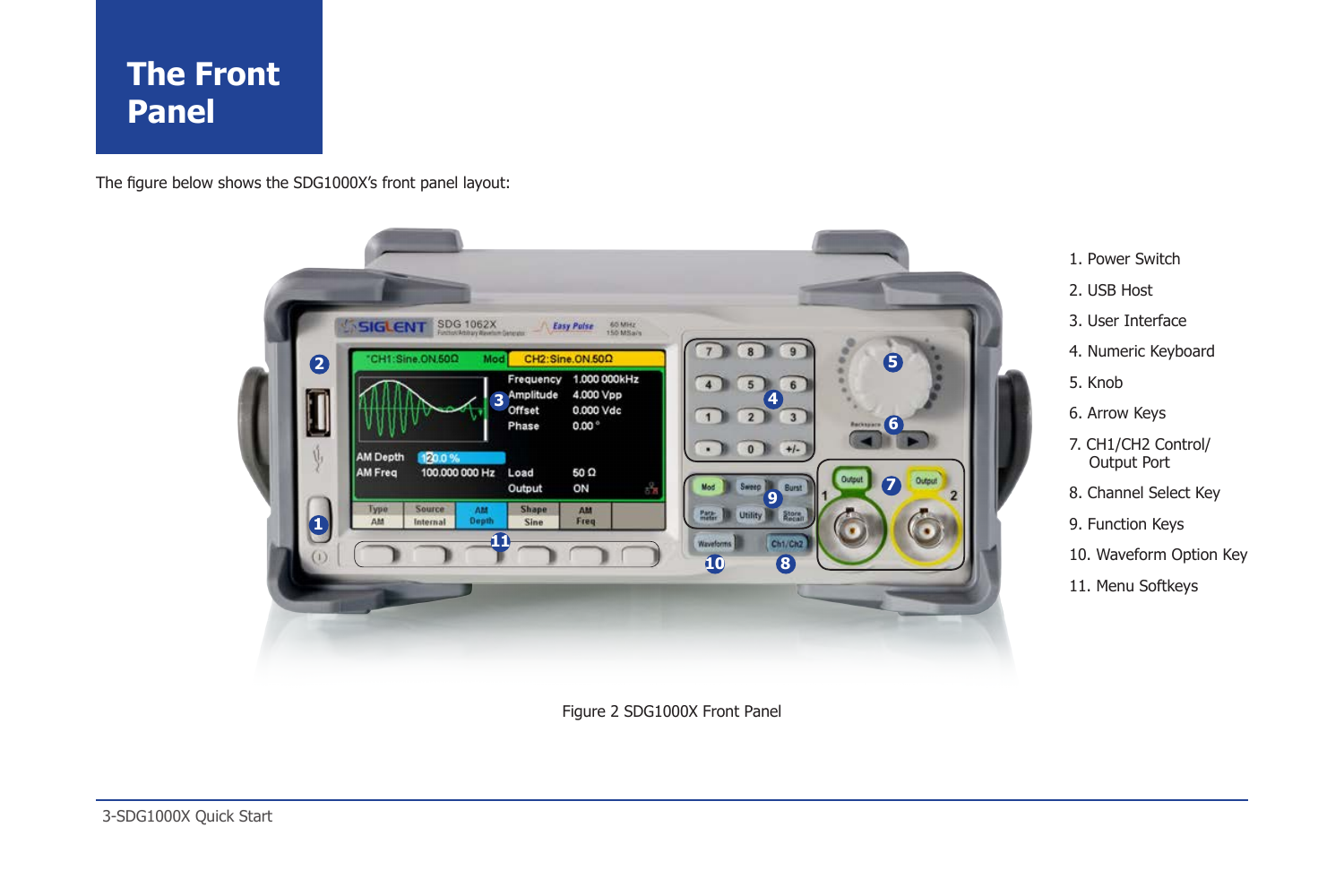### **1.Power Switch**

This switch is used to turn on/off the SDG1000X. When the power switch is off, SDG1000X is in the power off state.

#### **2.USB Host**

SDG1000X supports U-Disk using FAT format. It is used to read waveforms or state files from a U-Disk or store the current state of the instrument to the U-Disk. Users can update the firmware through a U-Disk.

### **3.User Interface**

SDG1000X has a 4.3 inch TFT-LCD screen, which displays current function menu, parameter settings, system state, prompts, etc. For detailed information, please refer to "User Interface".

#### **4.Numeric Keyboard**

Consists of numbers from 0 to 9, radix points "." and symbol keys "+/-", which are used to input parameters. Note: To enter a negative number, please enter a symbol "-" .

#### **5.Knob**

Used to increase (clockwise) or decrease (counterclockwise) the current numerical value when setting parameter values.

The knob is also used to switch characters in the soft keyboard when inputting a file name.

When saving or reading files, rotate the knob to choose a position to save a file or choose a file to be read; press the knob to open a selected folder or file.

When choosing Waveforms  $\rightarrow$  Page 1/2  $\rightarrow$  Arb  $\rightarrow$  Arb Type rotate the knob to select a desired built-in or stored waveform.

### **6.Arrow Keys**

When using knob to set parameters, the arrow keys are used to select the digit to be modified.

When using the numeric keyboard to set parameters, the left arrow key is used as a Backspace function.

When inputting a file name, the arrow keys are used to move the position of the cursor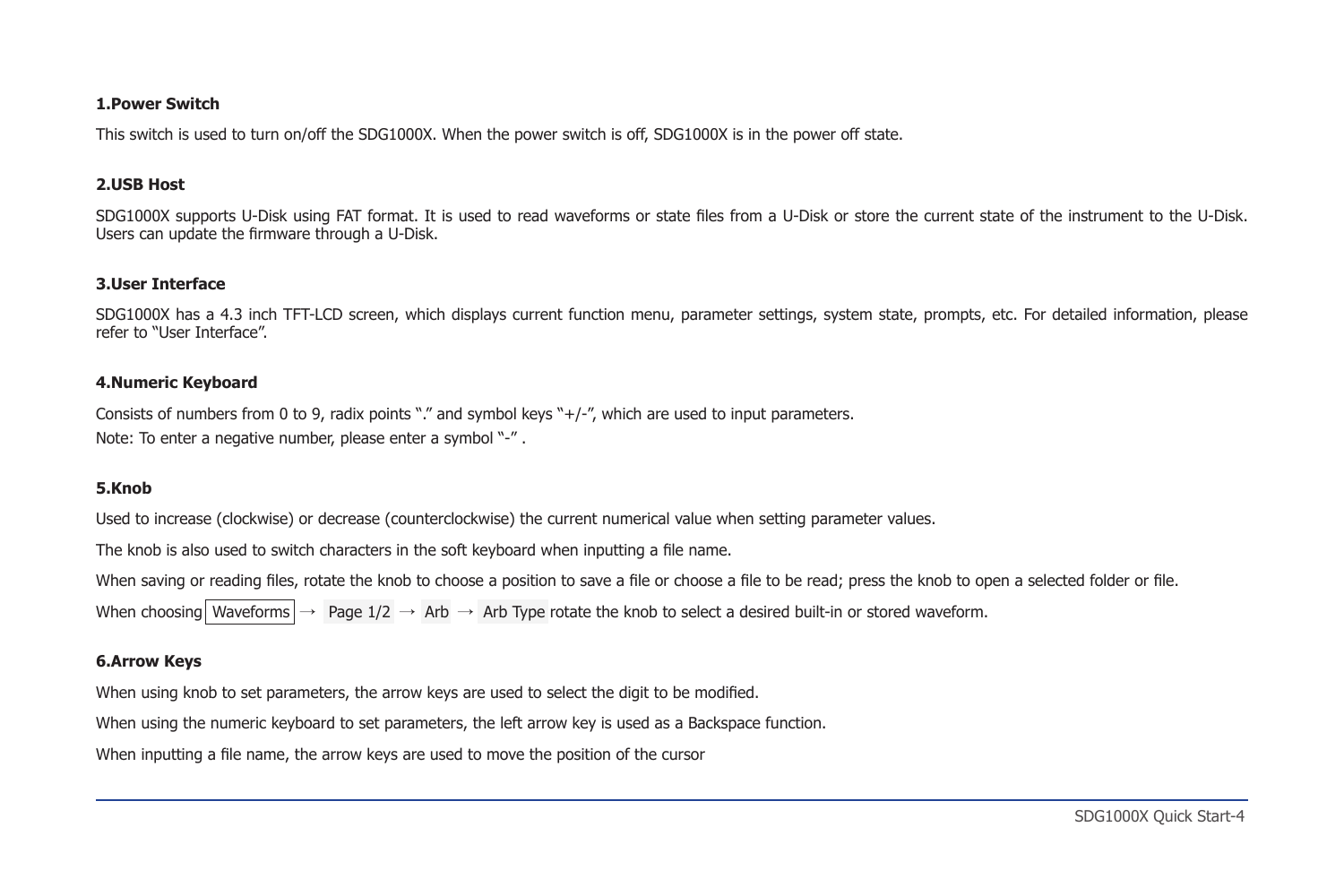## **7.Channel Control Area**

## **CH1 Control/Output Key**

The **Output** key on the left is used to turn on/off CH1 output.

The nominal output impedance of the BNC connector is 50 Ω.

When pressing **Output** (the key backlight turns on), the connector outputs the waveform according to the current configuration of CH1.

## **CH2 Control/Output Key**

The **Output** key on the right is used to turn on/off CH2 output.

The nominal output impedance of the BNC connector is 50 Ω.

When pressing **Output** (the key backlight turns on), the connector outputs the waveform according to the current configuration of CH2.

## **CAUTION:**

Overvolltage protection of CH1 and CH2 will take effect once any of the following conditions is met. When overvoltage protection occurs, a warning message will be displayed and the output is disabled.

- The absolute value of the input voltage is higher than 11 V  $\pm$  0.5 V when the amplitude of the generator is higher than or equal to 2 Vpp or the DC offset is higher than or equal to  $|3 V_{\text{ref}}|$  (under HighZ load).
- The absolute value of input voltage is higher than 4 V ± 0.5 V when the amplitude of the generator is lower than 2 Vpp and the DC offset is lower than  $|3 V_{\text{ref}}|$  (under HighZ load).

Choose **Utility** → **Page 1/2** → **OverVoltage Protection** to turn on/off the function.

## **8.Channel Select Key**

This key is used to toggle the currently selected channel between CH1 and CH2.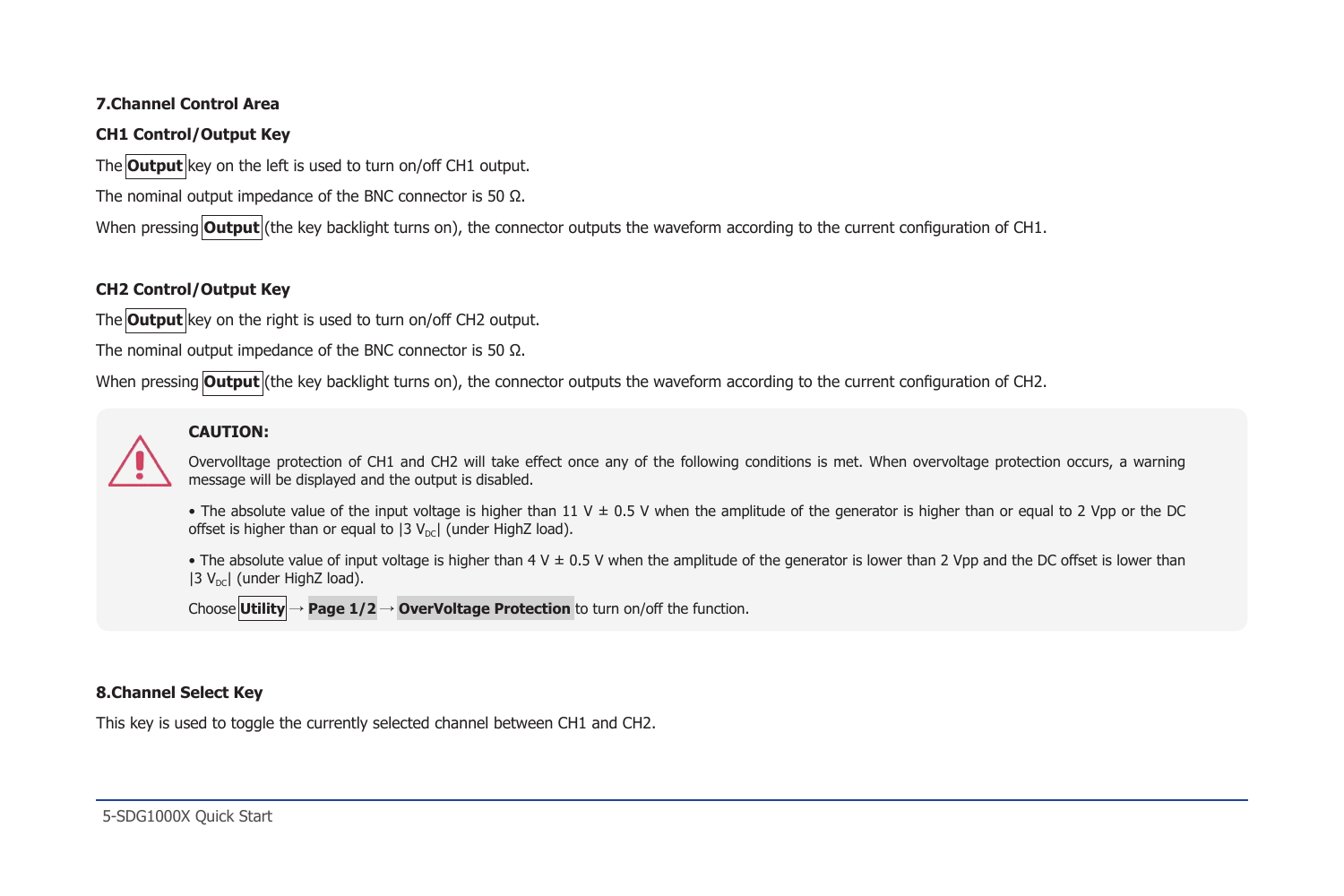## **9.Function Keys**

## **Mod ----Modulation**

This key is used to enable the modulation screen and allow for several types of modulation. Types include AM, DSB-AM, FM, PM, ASK, FSK, PSK and PWM modulated signals.

- Both "Internal" and "External" modulation sources are supported.
- The corresponding key backlight will turn on when this function is selected.

# **Sweep ----Sweep**

This key is used to generate sweeping frequency signals of Sine, Square, Ramp and Arbitrary functions.

- The Sweep mode supports "Linear" and "Log" sweep profiles.
- Sweep supports "Internal", "External" and "Manual" trigger sources.
- The corresponding key backlight will turn on when this function is selected.

# **Burst ----Burst**

This key is used to generate burst signals of Sine, Square, Ramp, Noise and Arbitrary functions.

- The Burst mode supports "NCycle", "Gated" and "Infinite" burst modes.
- Noise can only be used to generate gated burst.
- This mode supports "Internal", "External" and "Manual" trigger sources.

The corresponding key backlight will turn on when this

# **Parameter ----Parameter Setting**

Users can switch directly to the parameter setting interface by pressing this key.

• The corresponding key backlight will turn on when this function is selected.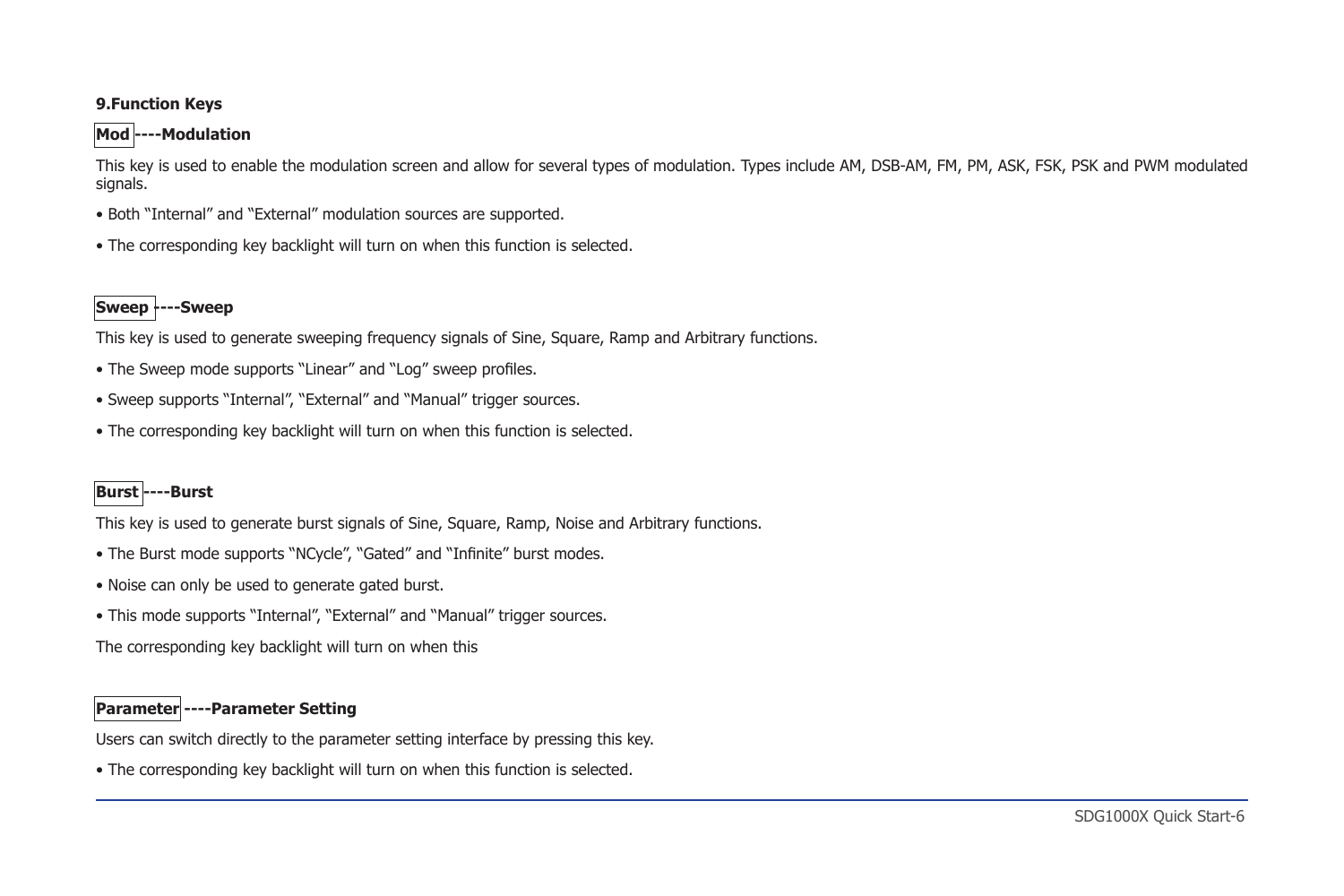# **Utility ----Utility Functions and System Settings**

This key is used to set system parameters and check version information.

•Press this key and then press the help softkey to obtain built-in help information about the product.

•The corresponding key backlight will turn on when this function is selected.

# **Store/Recall ----Store and Recall**

Store/recall the instrument's state or arbitrary waveform data edited by users.

- Supporting the file management system, users can perform general file operations.
- In addition to the built-in nonvolatile memory (C disk), an external U-Disk (D disk) can also be used.
- The corresponding key backlight will turn on when this function is selected.

## **10.Waveform Option**

The backlight of Waveforms will turn on when this function is selected. The user can choose Sine, Square, Ramp, Pulse, Noise, DC and Arb.

# **Waveforms ---- Sine**

Provides sine waveform output which ranges from 1 μHz to 60 MHz.

- "Frequency/Period", "Amplitude/High level", "Offset/Low level" and "Phase" of the sine waveform can be modified.
- The Harmonics function can also be accessed.

# **Waveforms ---- Square**

Provides square waveform output which ranges from 1 μHz to 60 MHz.

• "Frequency/Period", "Amplitude/High level", "Offset/Low level", "Phase" and "DutyCycle" of the square waveform can be modified.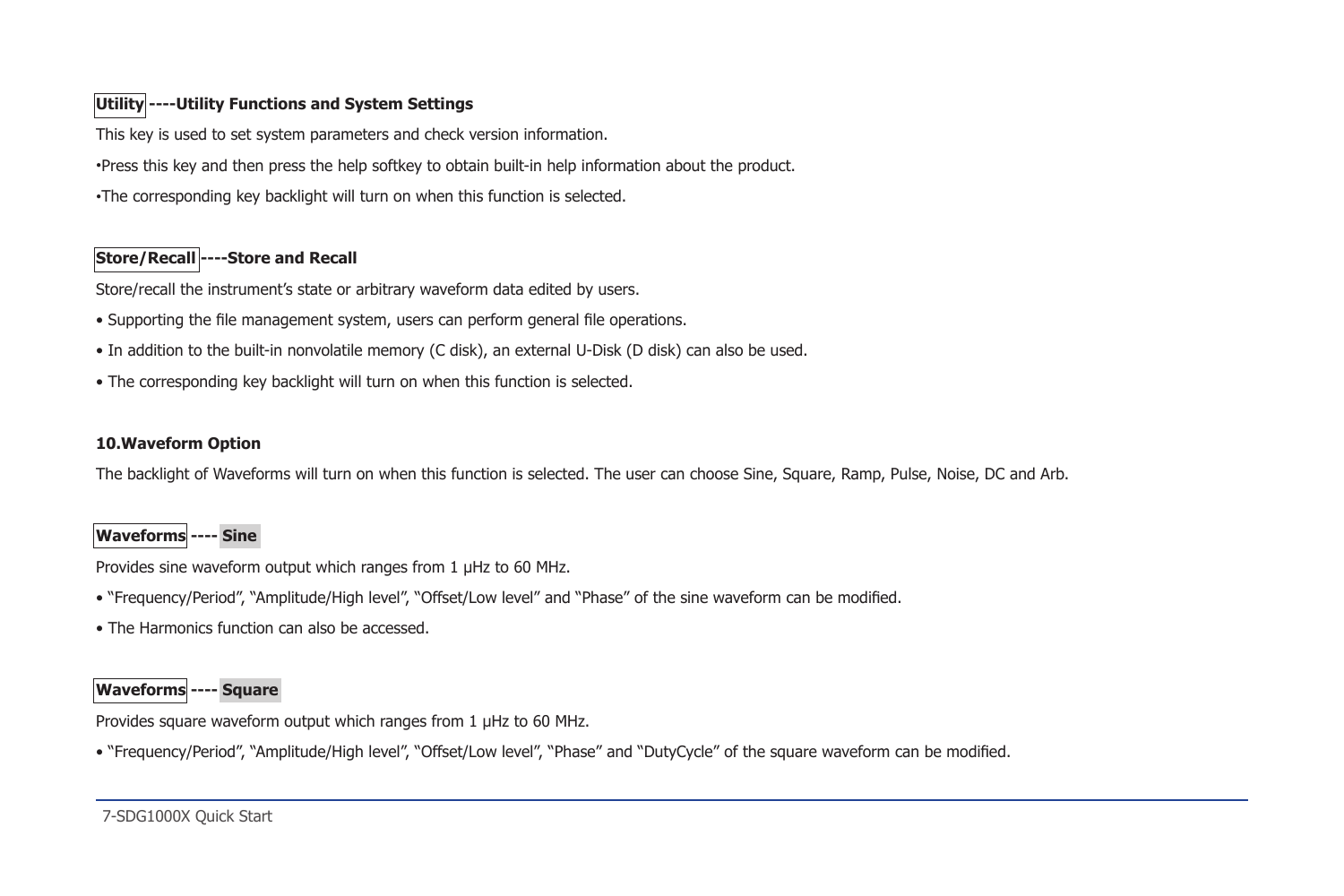# **Waveforms ---- Ramp**

Provides ramp waveform output which ranges from 1 μHz to 500 kHz.

• "Frequency/Period", "Amplitude/High level", "Offset/Low level", "Phase" and "Symmetry" of the ramp waveform can be modified.

# **Waveforms ---- Pulse**

Provides pulse waveform output which ranges from 1  $\mu$ Hz to 12.5 MHz.

• "Frequency/Period", "Amplitude/High level", "Offset/Low level", "Pulse Width/DutyCycle", "Rise/Fall" and "Delay" of the pulse waveform can be modified.

## **Waveforms ---- Noise**

Provides White Gaussian Noise output with a bandwidth of 60 MHz.

• "Stdev" and "Mean" of the noise signal can be modified.

# **Waveforms ---- DC**

Provides DC signal output with level up to  $\pm 10$  V into HighZ load or  $\pm 5$  V into 50Ω load

• "DC Offset" of the DC signal can be modified.

# **Waveforms ---- Arb**

Provides arbitrary waveform output which ranges from 1 μHz to 6 MHz.

- Built-in waveforms include Cardiac, Gauspuls, ExpRise and ExpFall, etc. In addition, the waveform stored in the U-Disk can be output.
- Users can edit arbitrary waveforms through EasyWave and download them to the instrument.

"Frequency/Period", "Amplitude/High level", "Offset/Low level" and "Phase" of the arbitrary waveform can be modified.

## **11.Menu Softkeys**

These keys correspond to the menu displayed above them on the screen. Press any key to activate the corresponding menu.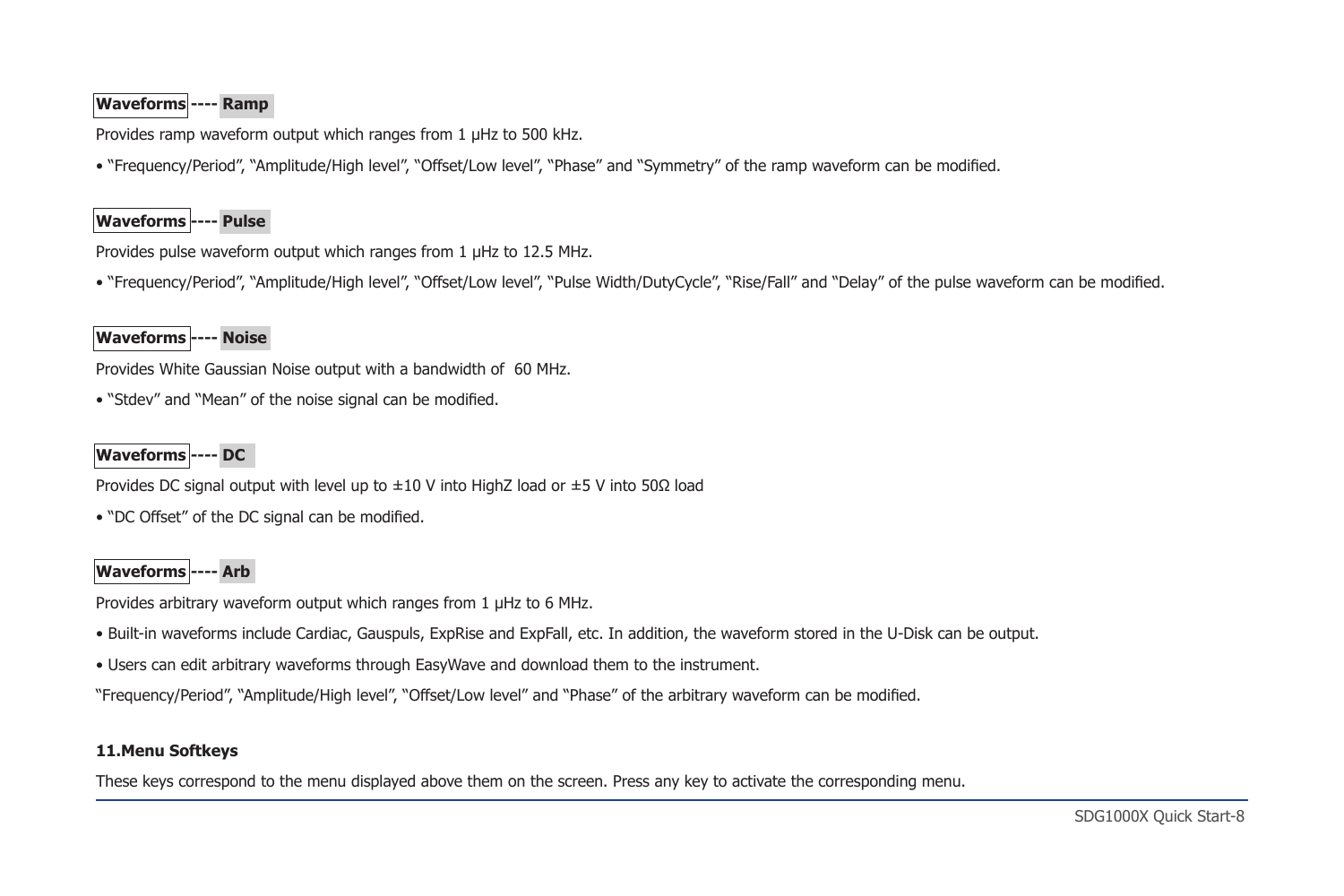

9-SDG1000X Quick Start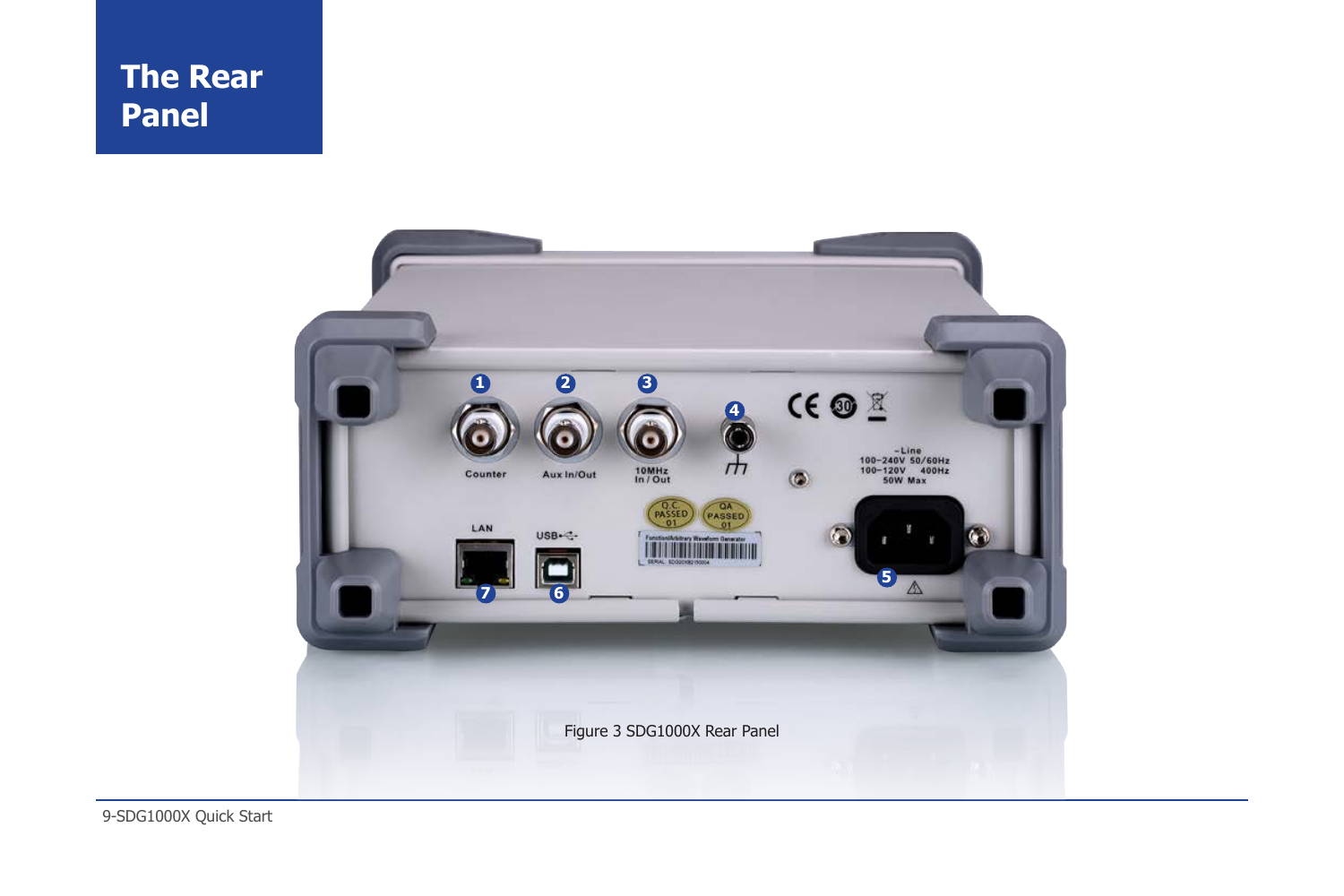#### **1.Counter**

BNC connector. The input impedance is 1 MΩ. This connector is used to accept the signal measured by the frequency counter.

### **2.Aux In/Out**

BNC connector. The function of this connector is determined by the current operating mode of the instrument.

- Sweep/Burst trigger signal input port of external trigger.
- Sweep/Burst trigger signal output port of internal/manual trigger.
- Burst gating trigger input port.
- Synchronization output port. When synchronization is enabled, the port can output a CMOS signal with the same frequency as basic waveforms (except Noise and DC), arbitrary waveforms, and modulated waveforms (except external modulation).
- AM, DSB-AM, FM, PM, ASK, FSK, PSK and PWM external modulation signal input port.

## **3.10 MHz Clock Input/Output Port**

BNC connector. The function of this connector is determined by the type of the clock source.

- If the instrument is using its internal clock source, the connector outputs the 10 MHz clock signal generated by the crystal oscillator inside the generator.
- If the instrument is using an external clock source, the connector accepts an external 10 MHz clock source.

## **4.Earth Terminal**

The Earth Terminal is used to ground the instrument.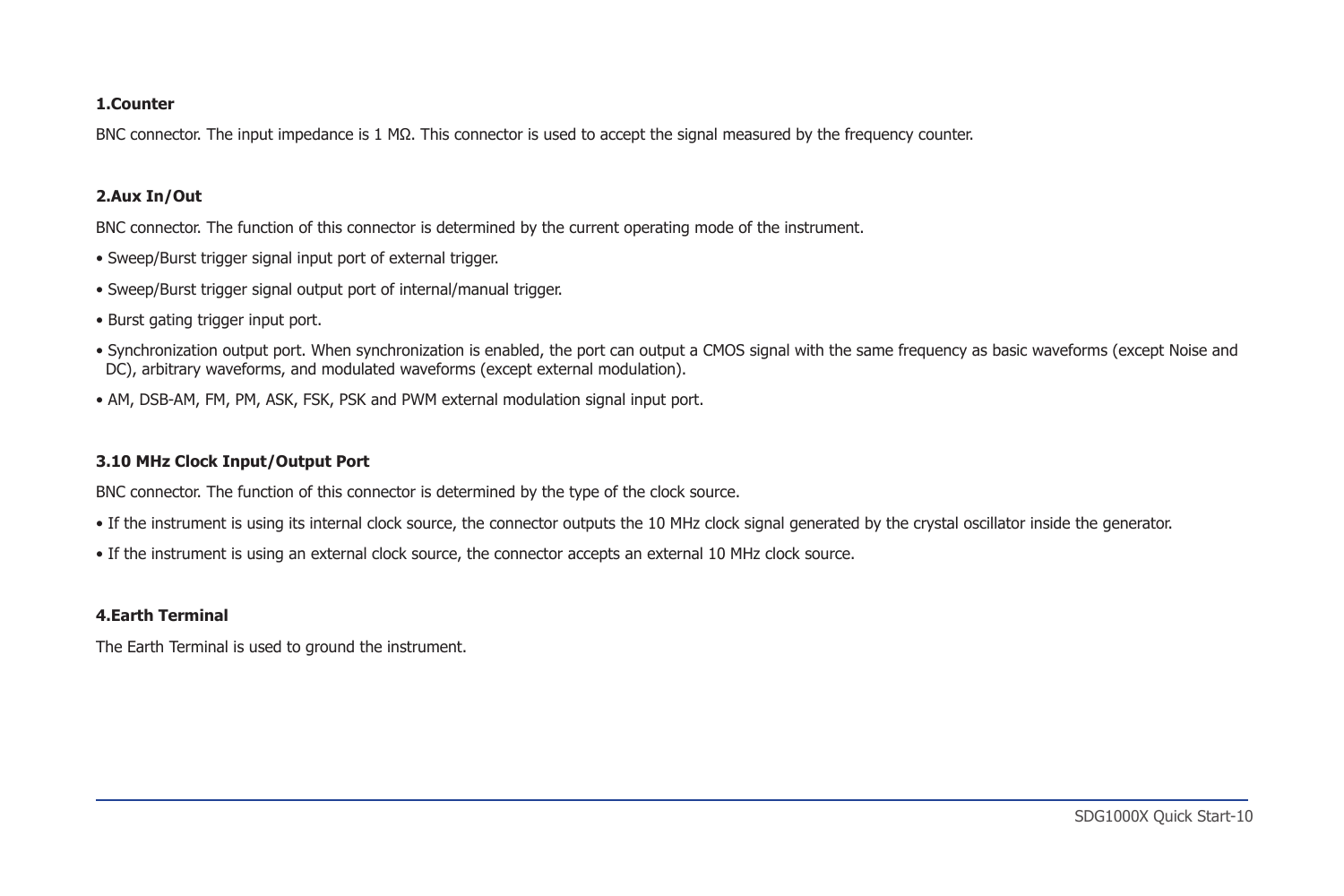## **5.AC Power Supply Input**

SDG1000X can accept two different types of AC input power.

AC power: 100-240V, 50/60Hz or 100-120V, 400Hz

Fuse: 1.25A, 250V

## **6.USB Device**

Used when connecting the instrument to an external computer to allow waveform editing ( i.e., EasyWave) and remote control.

## **7.LAN Interface**

Through this interface, the generator can be connected to a computer or network for remote control. An integrated testing system may be built, as the generator conforms to the VXI-11 class standard of LAN-based instrument control.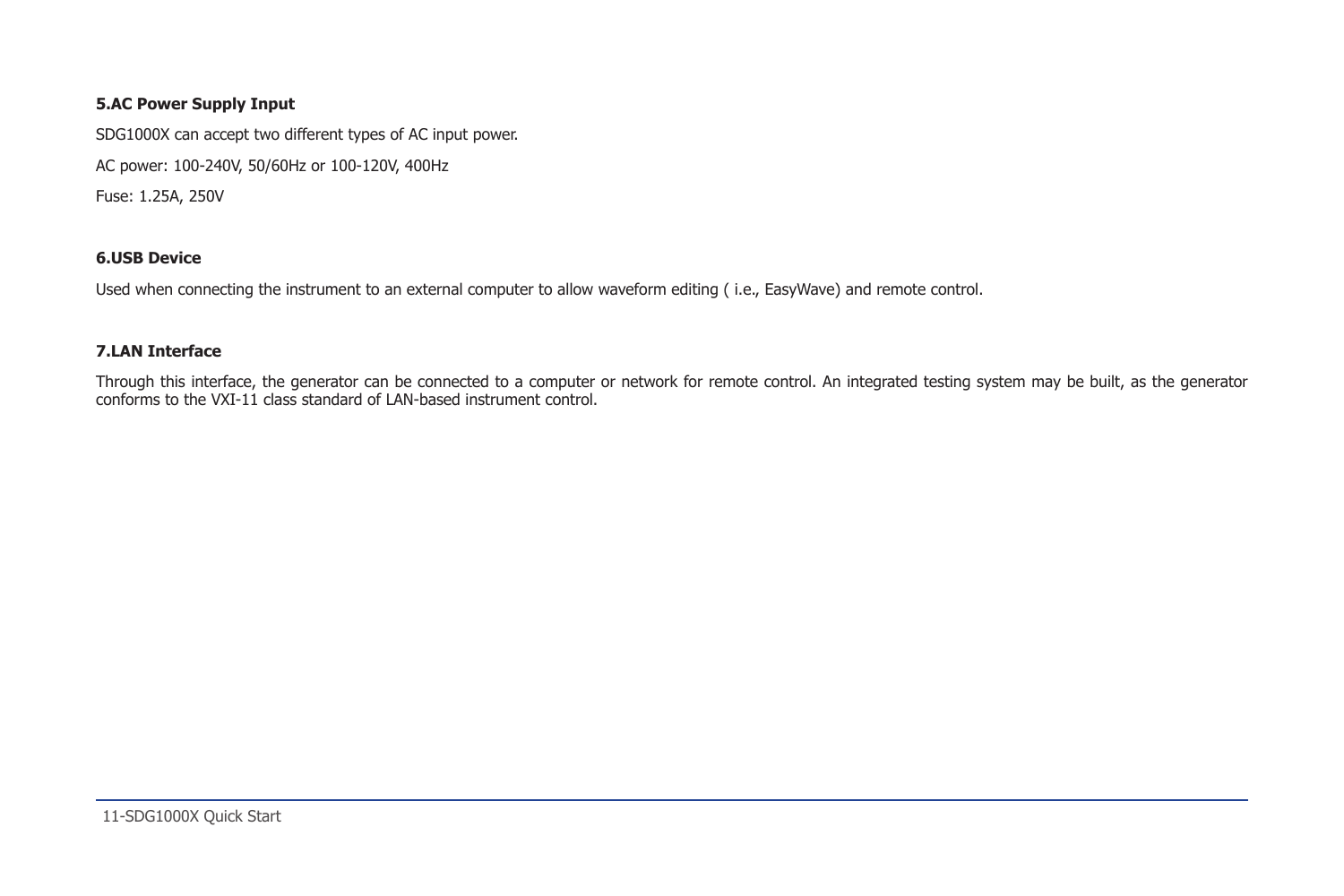# **User Interface**

SDG1000X can only display parameters and waveform of one channel at a time. The picture below shows the interface when CH1 is selected and AM modulation of a sine wave function is selected. The information displayed may vary depending on the function selected.



Figure 4 User Interface

## **1.Waveform Display Area**

Displays the currently selected waveform of each channel.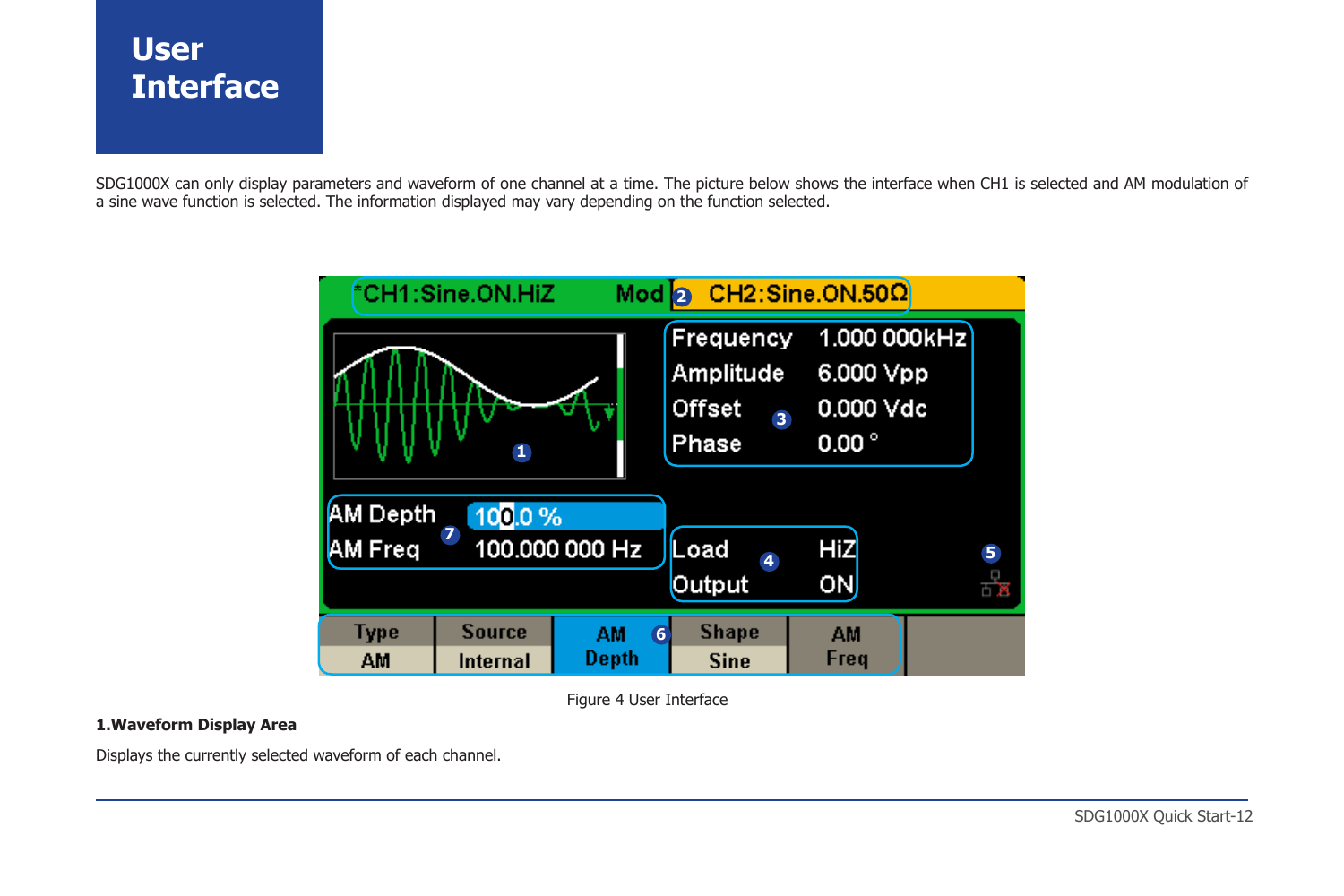## **2.Channel Status Bar**

Indicates the selected status and output configuration of the channels.

## **3.Basic Waveform Parameters Area**

Shows the current waveform's parameters of each channel. Press Parameter and select the corresponding softkey to highlight the parameter to configure. Then use number keys or knob to change the parameter value.

## **4.Channel Parameters Area**

Displays the load and output settings of the currently selected channel.

**Load** ----Value of the output load, as selected by the user.

Press **Utility** → **Output** → **Load**, then use the softkeys, number keys or knob to change the parameter value; or continue pressing the corresponding output key for two second to switch between High Impedance and 50 Ω.

**High Impedance:** display HiZ.

**Load:** display impedance value (the default is 50  $\Omega$  and the range is 50  $\Omega$  to 100 k $\Omega$ ).

**Note:** This setting does not actually change the instrument's output impedance of 50 Ω but rather is used to maintain amplitude accuracy into different load values.

### **Output ----**Channel output state.

After pressing corresponding channel output control port, the current channel can be turned on/off.

## **5.LAN Status Icon**

SDG1000X will show different prompt messages based on the current network status.

This mark indicates LAN connection is successful.



This mark indicates there is no LAN connection or LAN connection is unsuccessful.

### **6.Menu**

Shows the menu corresponding to the displayed function. For example, Figure 4 shows the parameters of "AM modulation".

## **7.Modulation Parameters Area**

Shows the parameters of the current modulation function. After selecting the corresponding menu, use number keys or knob to change the parameter value.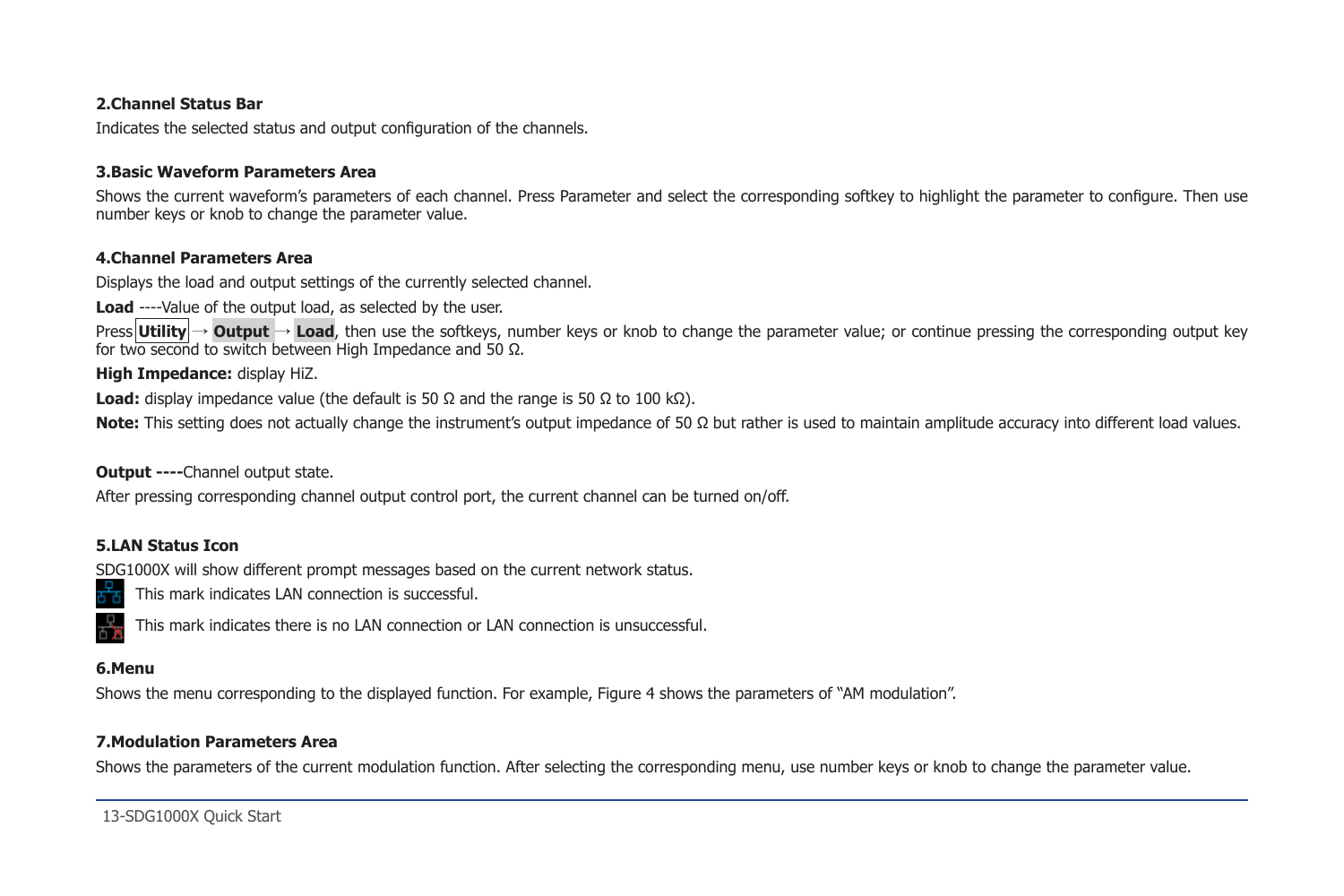# **Using the Built-In Help System**

To obtain built-in help information, press Utility key first, then press Page 1/2 and Help . Use the knob to choose the help item you want and then press Select to obtain help information.

The common help information is listed as the following:

1.System information.

2.Generating a standard waveform.

3.Generating an arbitrary waveform.

4.Generating a modulated waveform.

5.Sweep function.

6.Burst function.

7.Store/Recall.

8.Synchronizing multiple instruments.

9.Restoring factory settings.

10.Technical support.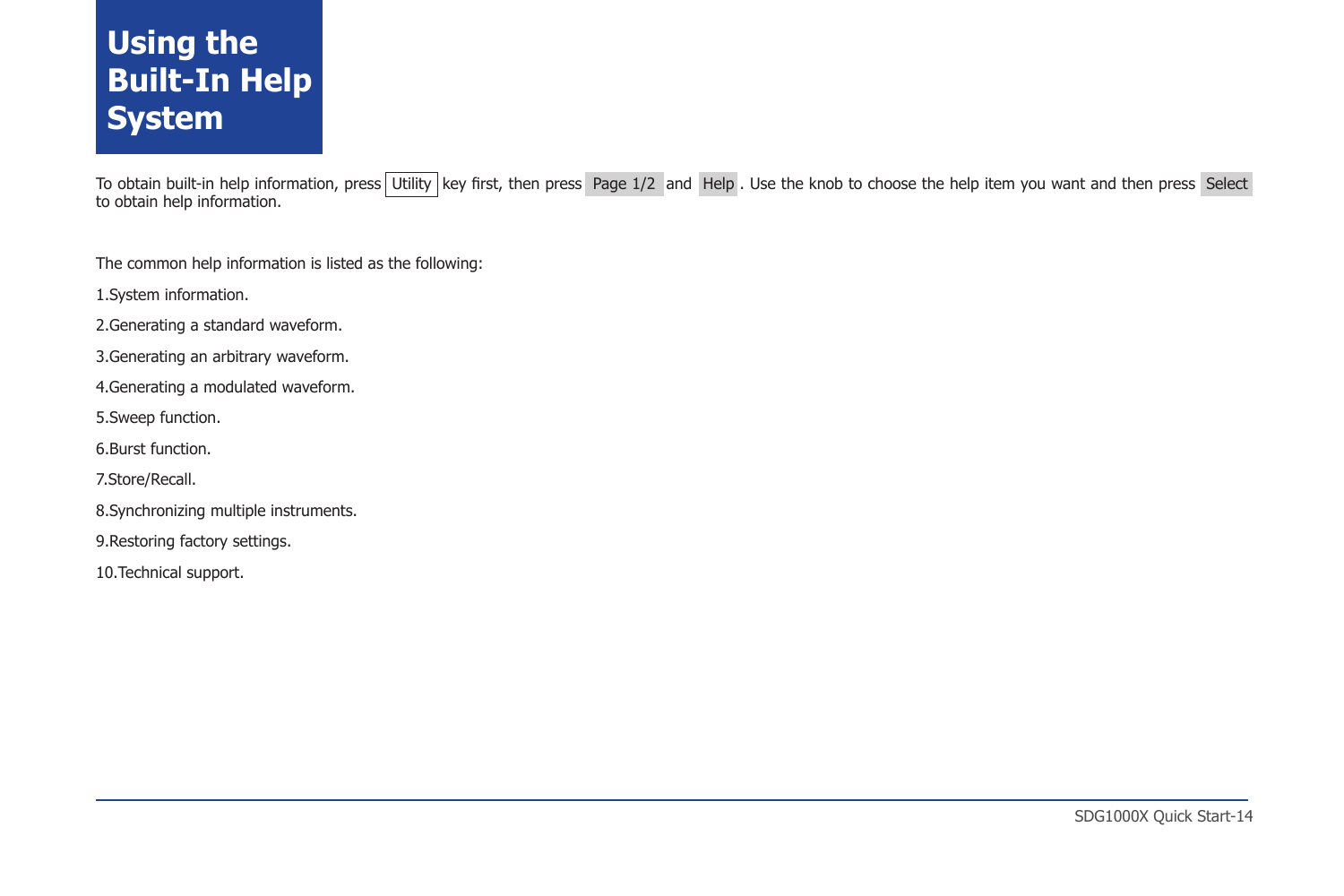# **Introduction to EasyWave**

Arbitrary editing software, EasyWave, provides 9 standard waveforms: Sine, Square, Ramp, Pulse, ExpRise, ExpFall, Sinc, Noise and DC, which meets most engineers' basic needs. In addition, it provides several ways of manual drawing, point-to-point line drawing and arbitrary point drawing. EasyWave allows for fast and easy creation of complex waveforms.

The main interface of EasyWave is shown as the following figure.



Figure 5 EasyWave Interface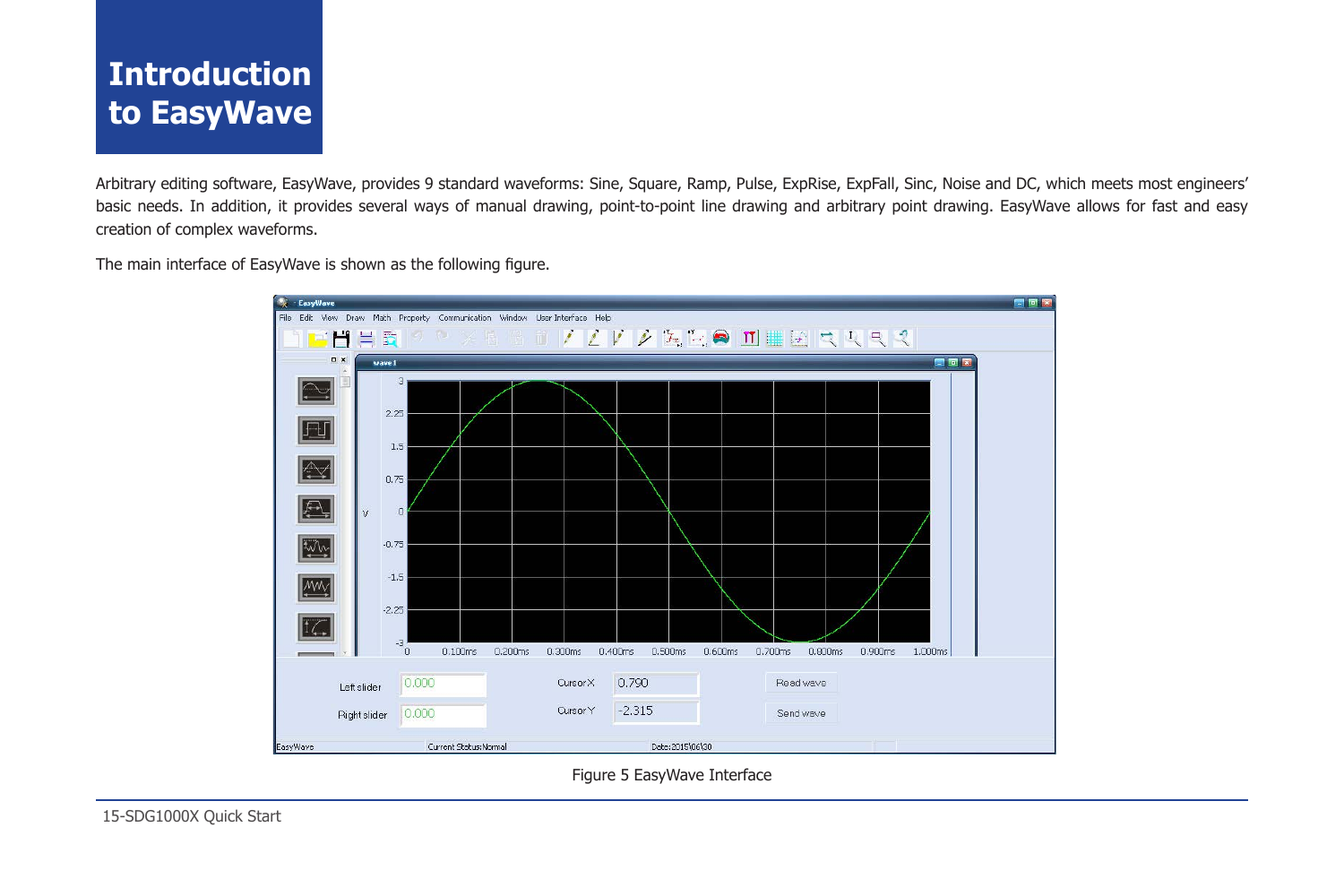# **Contact SIGLENT**

## **SIGLENT TECHNOLOGIES CO., LTD**

Address: 3/F, NO.4 building, Antongda Industrial Zone, 3rd Liuxian Road, 68th District, Baoan District, Shenzhen, P.R. China

Tel: 400- 878 -0807

E-mail: sales@siglent.com

http: //www.siglent.com